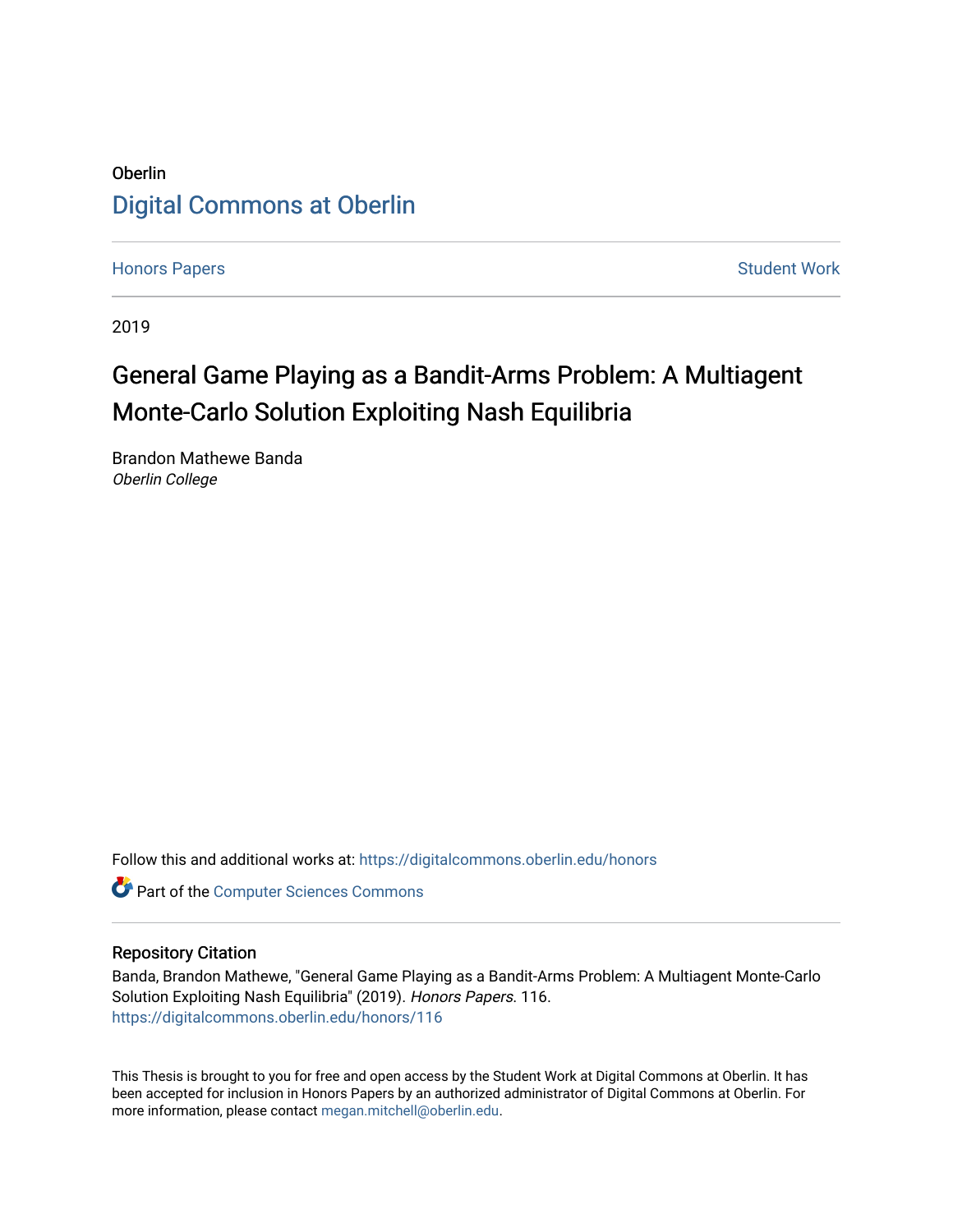# General Game Playing as a Bandit-Arms Problem: A Multiagent Monte-Carlo Solution Exploiting Nash Equilibria

Matt Banda Advisor: Bob Geitz

#### April 3, 2019

#### Abstract

This project approaches general game playing in a unique way by combining popular methods of stochastic tree searching with a Multiagent system and a unique algorithm that I call the Wise Explorer algorithm. The goal of the system is to explore the worst possible branches of the game first to rule them out, followed by an in-depth search on the most promising branches. The system constantly refers to the data it collects during its extensive search, and it outputs a strategic move for any given state of a game. In essence, if you're ever in a bind during a game of tic-tac-toe, the system will tell you exactly what your best move is.

### 1 Introduction

One of the main drawbacks of game playing programs in the field of A.I. is that the success of many highly renowned programs such as Alpha-Go and Alpha-Star have come at the expense of generality. Exploiting heuristics or having prior professional gameplay data is how these systems succeed, which, while impressive, requires significant amounts of human intuition about the game. This level of human intervention in game playing programs begs to ask the question: Is the program the originator of the strategies that arise, or is it simply a reflection of what humans are capable of? However, general game playing hopes to fill in this lack of generality and remove the need for human intervention.

"General Game Playing (GGP) is the art of designing programs that are capable of playing previously unknown games of a wide variety by being told nothing but the rules of the game" [\[6\]](#page-18-0). The input to a GGP program is the game description which specifies the goal of the game, the possible legal moves, the board state, and the conditions for termination of the game. GGP programs are also given information about what role the program will play, such as O's or X's, or black or white. These systems are also commonly under time constraints for how long they can process a move, and how long they can spend making that move.

The field of general game playing is exciting because it brings us closer to understanding how to model systems with abstract reasoning and strategic thinking, both of which are pivotal in one day creating a general A.I.. While other fields and approaches such as machine learning heavily focus on exploiting heuristics and gathering vast amounts of historical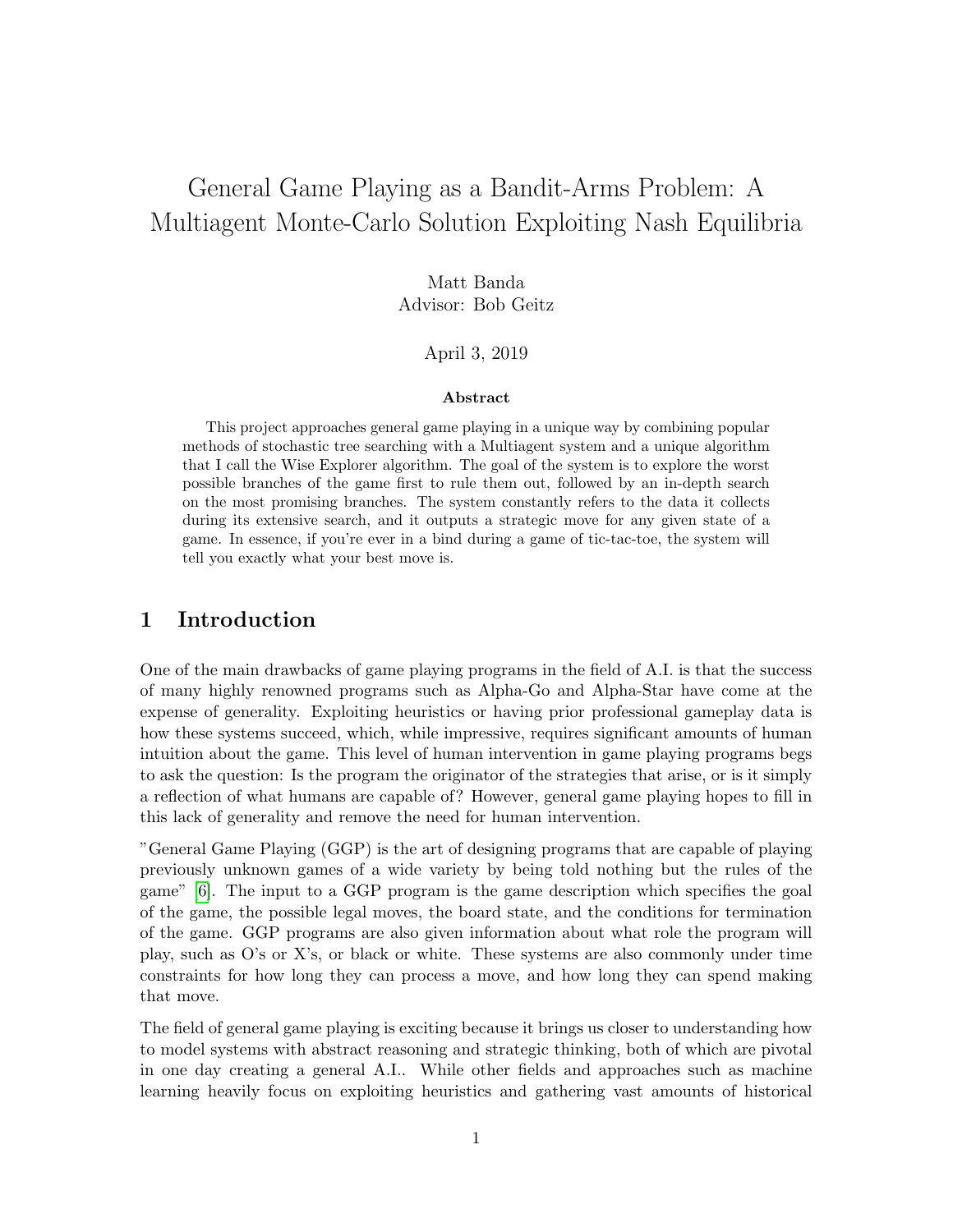data to solve their problems, general game playing goes further and aims to gather those heuristics autonomously. With the need for general A.I. to help us in autonomous vehicle reliability, drug and medicine development, and environmental forecasting, why not start with some board games?

Two-player games are divided into three categories: Random Games (Poker, Yahtzee, etc), Indifferent Games, and Normal Games. This paper will only focus on Normal and Indifferent games, and their characteristics will be discussed in a later section.

## 2 Past Work on General Game Playing

A key concept that this project drew inspiration from was the idea of Human-Inspired Algorithms for Search as a Multi-Armed Bandit Problem, a thesis by Paul B. Reverdy of Princeton University [\[1\]](#page-18-1). His paper "considered the problem of decision making under uncertainty in a variety of tasks", and aimed to use core concepts of human decision making from Neuroscience in congruence with modified Upper Confidence Bound algorithms from the literature to solve difficult problems in a general way. Similarly, our system takes advantage of "human-intuition" in tackling GGP, which will be discussed in detail later.

Many experts in the field have come up with successful ways to approach general game playing, such as Stephan Schiffel and Michael Thielscher from Dresden University of Technology [\[6\]](#page-18-0). Their program, winner of the AAAI GGP Competition in 2006, treats general game playing as a problem which requires reasoning about actions, tree-searching and pruning, evaluation functions for games that cannot be fully searched, and automatic heuristic generation. Their system implemented a search algorithm that was modified iterative-deepening depth-first search which gradually lowered the depth of the search based on how deep the majority of "best moves" were. This approach aimed to reduce the search space for larger games. They also chose to analyze the game rules to pre-process heuristics at runtime before commencing the search algorithm. Many systems follow a similar approach, with variations on how the search is conducted and which evaluation functions are used.

A key component of this project's search algorithm is similar to Uber Engineering's "Goexplore" algorithm that hoped to tackle so-called "hard exploration problems" by focusing on Montezuma's Revenge, a game that is especially difficult because of the sequential nature of its gameplay [\[4\]](#page-18-2). True to GGP, Go-explore did not use human-given heuristics, but managed to significantly out-perform state-of-the-art systems that were given human solutions to the game. Go-explore achieved this level of performance by exploring a vast amounts of random games, regardless of whether these games ended favorably or not. It then used this accumulated semantic-based knowledge of games that didn't go well to inform itself moving forward during its training phase.

In the following section, I will give an overview of my system and how it is implemented. My system draws a lot of inspiration from the past work explained above, but what makes this system unique is the way it combines many of the key ideas of these past works.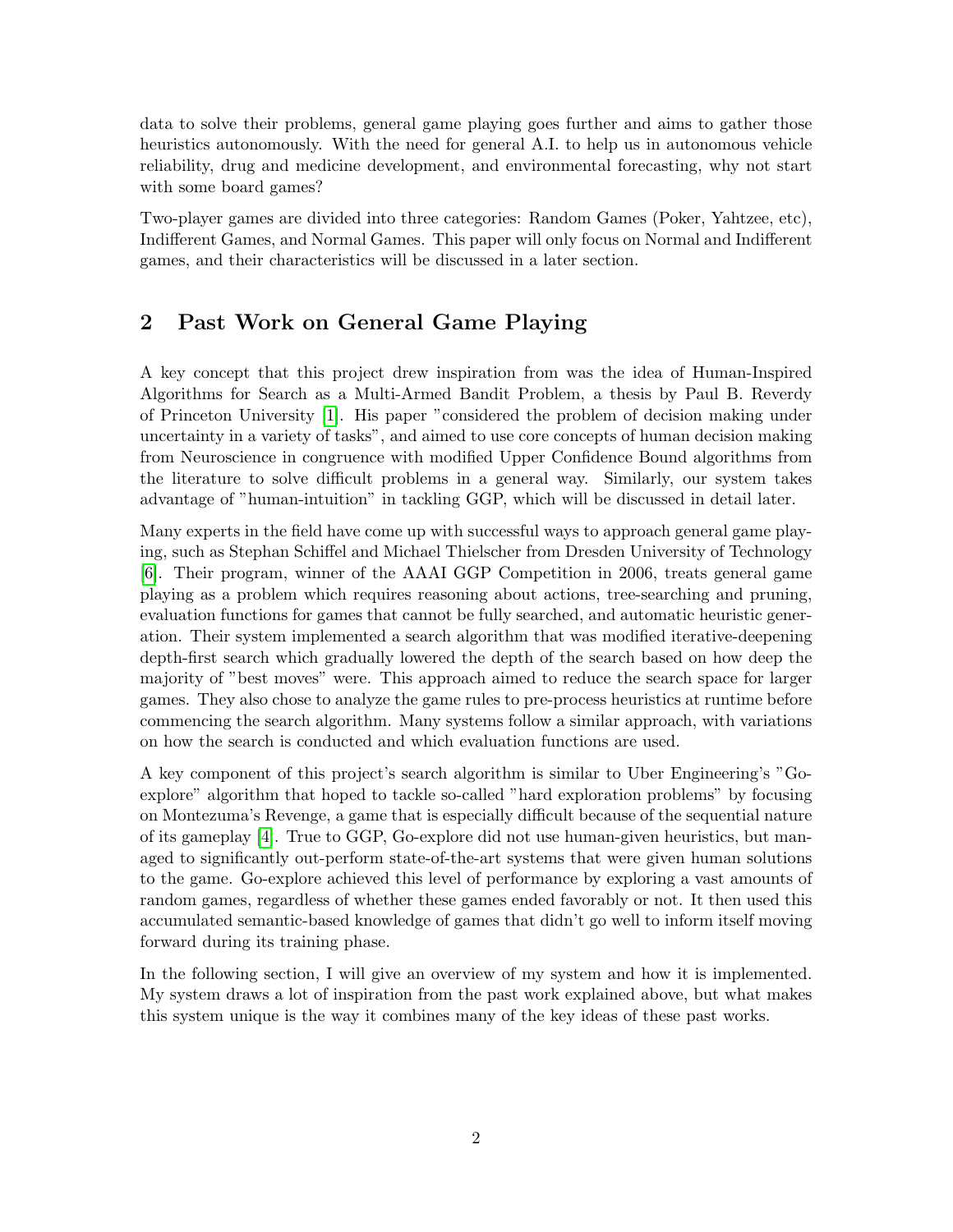# 3 Our System: The Multiagent Bandit Monte-Carlo System (MBM)

Inspired by Paul B. Reverdy, this paper presents general game playing as a Bandit-Arms problem: a problem of finding the optimal strategy out of a collection of many possible strategies [\[1\]](#page-18-1). Each "arm" in the bandit arms problem represents a move in one of our "games", and the goal is to sample fewer and fewer arms until an optimal arm is found. We will achieve this convergence to optimality through the use of a Multiagent system.

Our system's only input for each move is a board state, where data about one board state is not used to influence how the system decides a move in a different board state. This kind of a system allows for a level of transparency about how the system works, as opposed to a "black-box" approach. The system also relies on randomly simulated games between our agents and the opposing "mock-agents". The only non-random aspect about our multiagent system is that our agents are able to choose their initial move for the board state they are being simulated in, and the mock agents will by default will choose a winning move if they can win on the same turn.

Inspired by Schiffel and Thielscher's approach, MBM initially uses the agents to converge on "bad moves" by pruning the search space during the "pre-processing" phase. The agents will then run through simulations of our game out until a desired depth while avoiding the pruned sections of our search space. At the end of each simulation, the first move of each agent will be updated based on what happened in the current and past simulations of the given board state. This accumulated data is analyzed for a Nash Equilibrium, and the best possible move (based on simulation time and number of agents) is chosen for any given state of a game.

The main concept behind MBM is for each agent in the system to choose a move that they are most certain of in order of  $\{\text{win}, \text{neutral}, \text{loss}\}\$  by using a collective, iteratively updated To note: pool of simulation data. This simulation is conducted as a Monte-Carlo tree search, and the collected data contains win/neutral/loss information about all of the possible initial moves (arms) that all agents have made for the given board state. Agents then use this information to choose their initial move in the next simulation if their previous move was unfavorable. Over many simulations, the objective is for the agent population to converge on one or two strategic moves based on this iteratively updated knowledge about the board state. Moves that result in copious losses are ruled out by the population early on, while moves that consistently bring agents into favorable states for their given board state will be visited more often. The end result is a self-converging system that picks out the best arms for a given board state, and continues to explore these arms if they are more reliable than other arms. At the end of the simulations, we select the best move based purely off of the win/neutral/loss data that the agents have collected from their simulated games. The system's overall goal is not to maximize winning, but instead to choose the move that will most confidently not lose the game. This optimization happens through an Upper Confidence Bound algorithm during our Monte-Carlo tree search, and it ensures that agents pick their most confident move, even if it means choosing a low-risk tie/neutral move over a high-risk win.

Because of the built-in pre-processing phase where we run MBM to prune bad branches

To note: all references to "MBM" refer to the system at a high level

> "neutral" refers to neutral moves and tying moves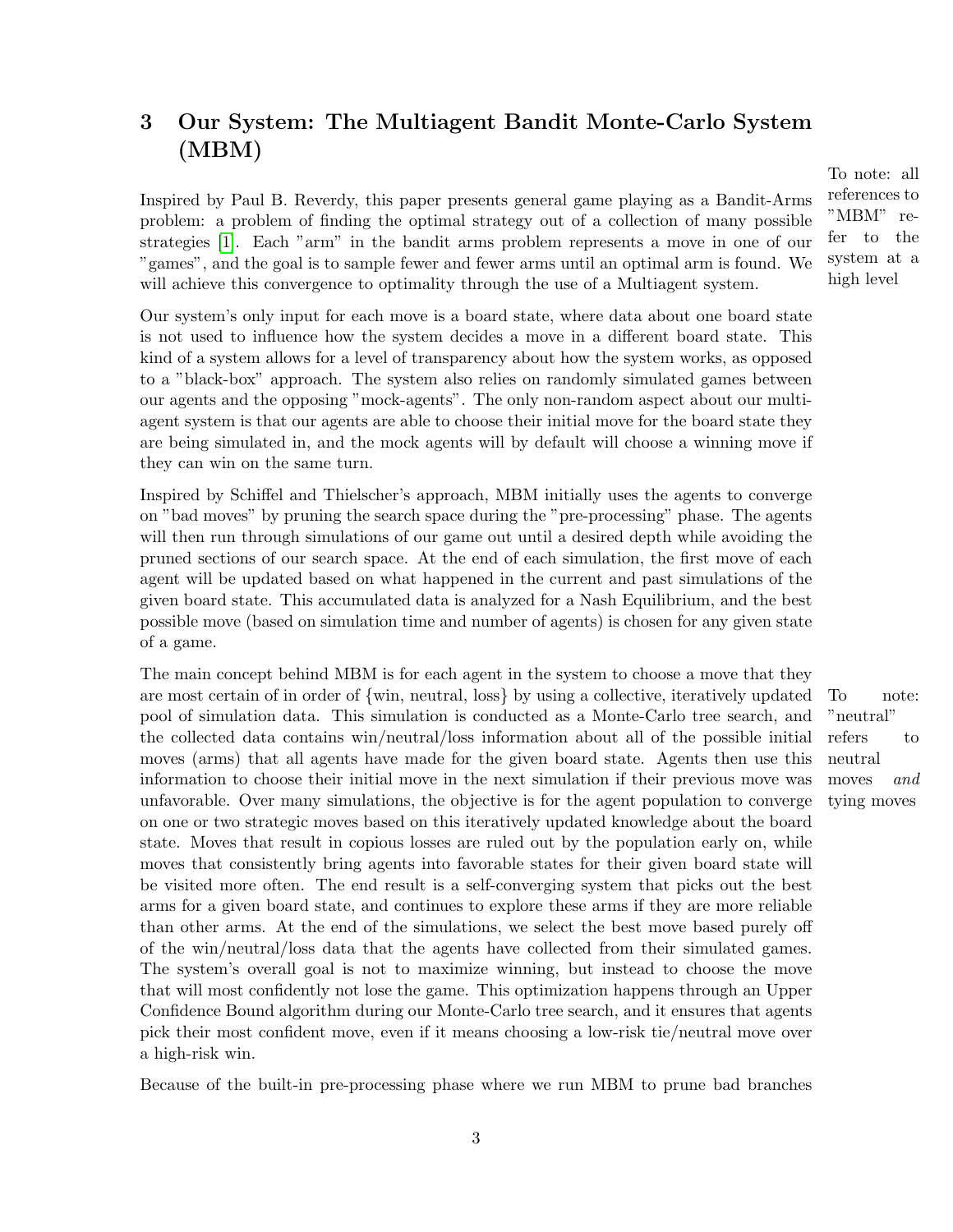of our search tree, we can rest assured that the system is only exploring branches with a high potential to be good strategic moves. Without this pre-processing phase, the system would need more agents and simulations to work effectively since the search space for good arms would be (unnecessarily) large. I call this combination of pre-processing followed by a modified UCB search the "Wise Explorer" Algorithm.

Similarly to Uber Engineering's "Go-explore" algorithm, MBM's pre-processing aims to prune out clearly sub-optimal branches, resulting in our algorithm "[returning] to promising areas for exploration" [\[3\]](#page-18-3).

MBM is also built to play two unique types of games: Indifferent games (Nim) and Normal games (tic-tac-toe and Mini-chess). I will define these two types of games in the next section and why they must be approached differently by MBM.

## 4 Normal Games vs. Indifferent Games

Indifferent games are symmetric in payoffs, and are designed so that player one and player two can alter the same pieces on the board on any given turn, the only difference being that player one moves first. Nim, The 21 Game, and Dots & Boxes are examples of Indifferent games (See Appendinx for Rules of Nim).

Normal games are games in which player one and player two have unique pieces that they can alter/use. Tic-Tac-Toe, Minichess, and Checkers are the Normal games. In Tic-Tac-Toe, player one and player two place different pieces, and in Minichess (a smaller, 5x4 board with less pieces than chess), both players can only control their specific colored pieces.

MBM needs to approach these two types of games differently because they use the win/loss data in fundamentally different ways. Normal games require comparing the overall win/loss ratios across all branches, and picking the best branch based on the highest ratio.

Indifferent games use the intuition that the player wants to move from a state where they are less likely to win to one where they are more likely to win, since the payoffs are symmetric. In other words, given an initial move q, if I win a specific game configuration  $22\%$  of the time after 1 turn, but win that configuration 100% of the time after 5 turns, the value (1.0  $-0.22$ ) would represent the amount that q increases your potential to win, as well as the amount that it decreases your opponent's potential to win in the future.

If Q is the set of all possible moves we can make given a game configuration, we would want to pick a  $q \in Q$  such that the maximum-terminating-depth win percentage minus the minimum-terminating-depth win percentage is maximized. This is because in Indifferent games, you either lose or win, and so aiming to be in a high win percent position right as the game is about to end is far more beneficial than being in a high win position early on, since in the future you could be in a very bad state right before the game ends.

This distinction between Normal games and Indifferent games is important, and will be discussed at length in section 5.3.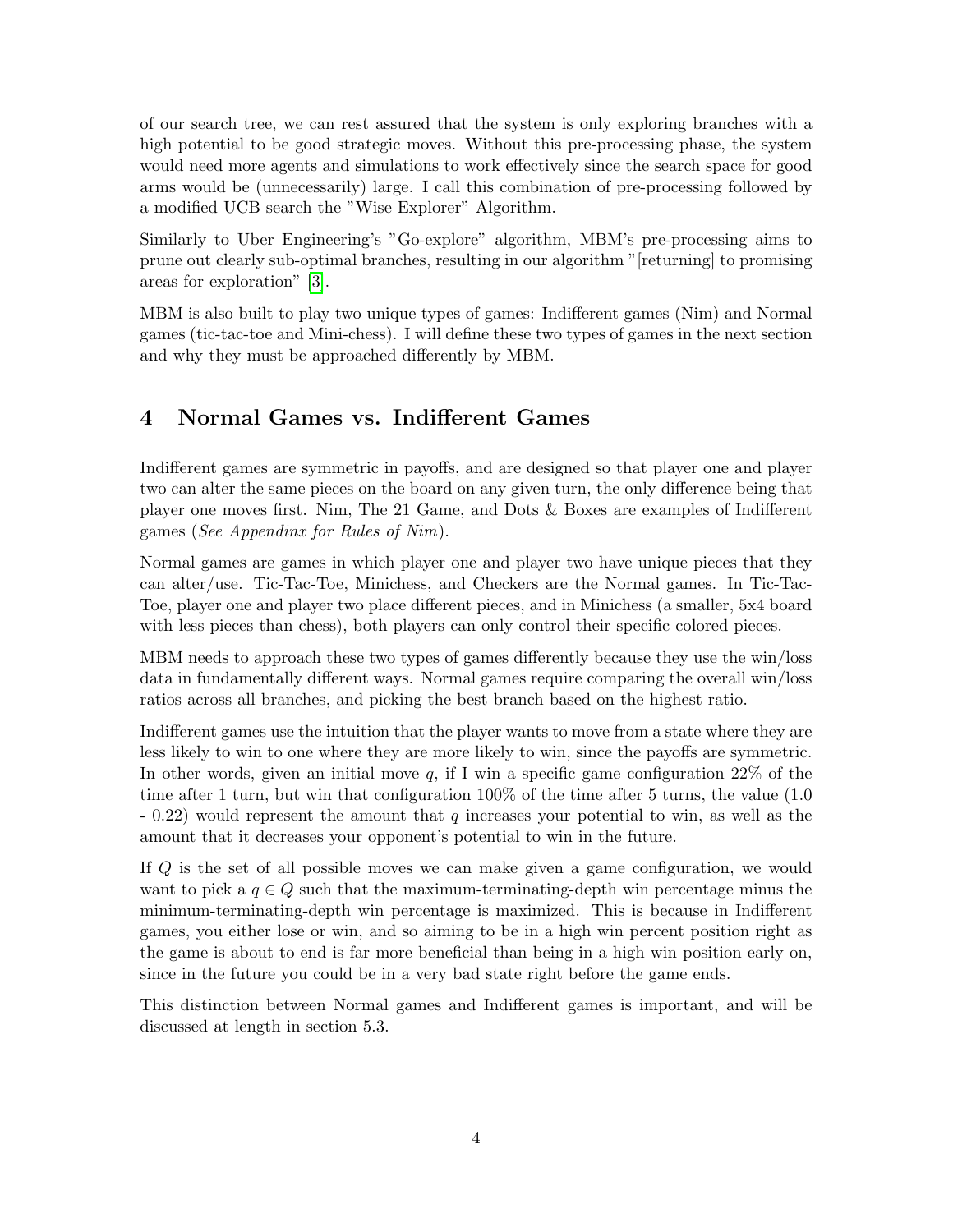## 5 MBM at a high level: Intro to implementation details

MBM has 4 major components: The Multiagent system, the Wise Explorer Algorithm, the data collection, and the Nash equilibrium.

In the following sections, I will explain how all of the components of this project are implemented, as well as how they all work together to create a general A.I. that can play Tic-Tac-Toe, Mini-chess, and Nim effectively. I will then show how this system converges to reasonably strategic moves through a Nash Equilibrium, and how this method for convergence can be useful for the field of general game playing and general A.I..

### 5.1 The Multiagent System

MBM uses a Multiagent system throughout its simulations, and it is integral in how MBM functions.

Initially, the user is allowed to define how many "agents" are created in the system to play a given game. Each agent has the following class variables:

- self.move: The move that the agent is going to make on a given turn in the simulation.
- self.coreMove: The initial move that an agent will make in a simulation.
- self.change: A boolean that indicates whether the agent should change up its core-Move in the next simulation (True), or if it should keep its coreMove for the next simulation (False).
- self.didWin: A boolean that indicates whether an agent won the last simulation or not.
- self.neutral: A boolean that indicates whether the move the agent made in the last simulation was a neutral one.
- self.moveDepth: An integer indicating the depth that the agent went (in turns) before the game outcome was determined, or the simulation was terminated.
- self. player: An integer that indicates which player the agent is  $(1 \text{ or } 2)$ .

Using these class variables, each agent is able to continuously add to a a collective table of data to be used for the convergence of the system. This data is a dictionary of coreMoves, with a coreMove's value being a dictionary of depths, with a depth's value pointing to how many times an agent won the simulation, lost the simulation, or was neutral in the simulation {coreMove : {depth : {status : count}}}. This dictionary is consistently populated with data from all of the agents at the end of each simulation, and is used to push the Multi-agent system towards the most promising branches.

Half of the simulations in MBM are for pre-processing, and half are for the UCB algorithm, but all of the data is retained in the same table across both of these simulation phases. A simulation in MBM is run as follows: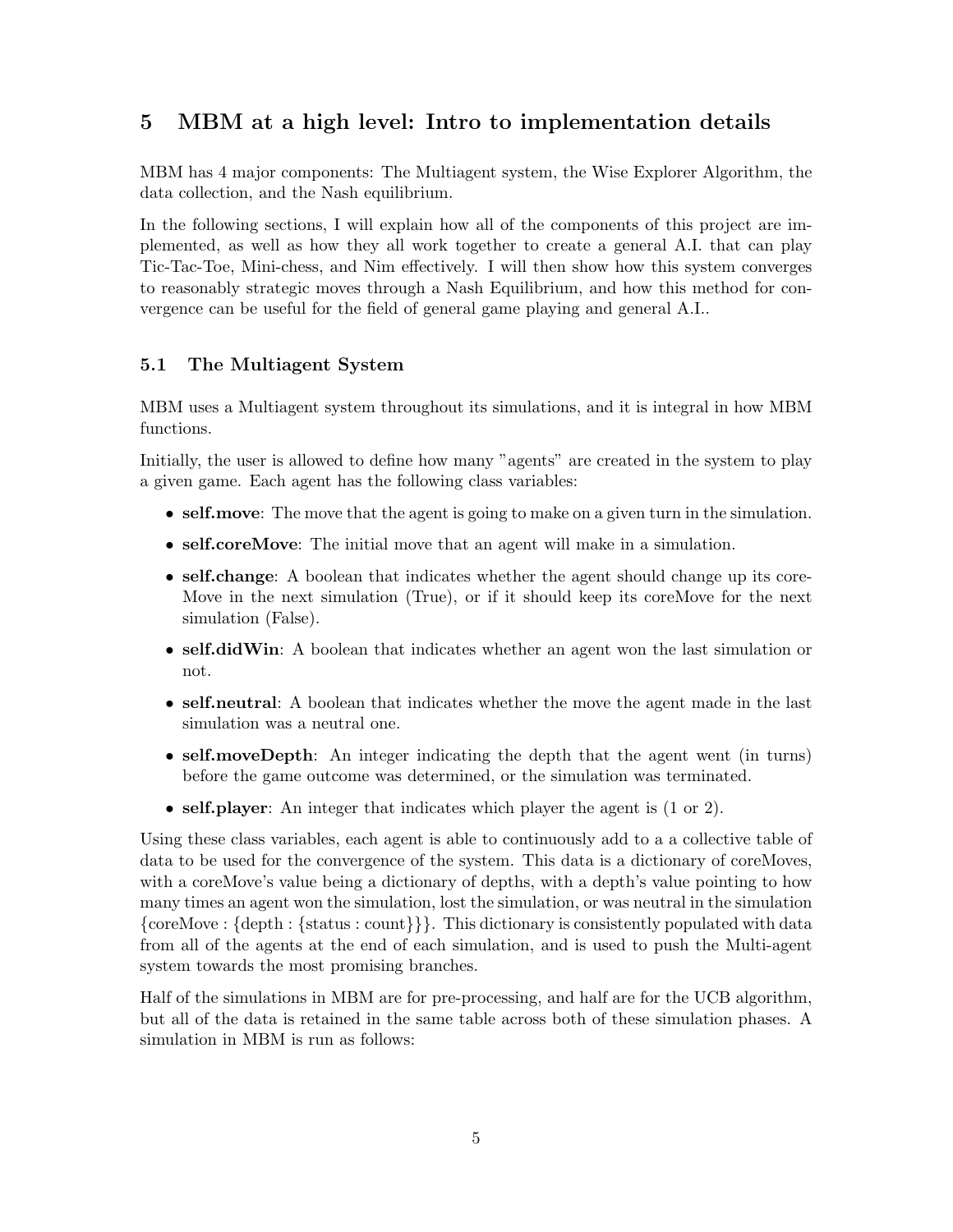```
Result: Stores simulated game data into collective table
turnDepth = 0;Agent{\ldots}move = Agent{\ldots}coreMove;
while turnDepth \neq n do
   Agent.makeMove();
   turnDepth += 1;if Agent wins game then
      Agent.didWin = True;Agent.change = False;
      Agent{\ldots}moveDepth = turnDepth;Store Data and Terminate
   end
   if The game is tied then
      Agent-neutral = True;Agent.change = True;
      Agent{\ldots}moveDepth = turnDepth;Store Data and Terminate
   end
   MockAgent.makeMove();
   if Mock Agent wins game then
      Agent.didWin = False;Agent-change = True;Agent{\ldots}moveDepth = turnDepth;Store Data and Terminate
   end
   if The game is tied then
      Agent-neutral = True;Agent.change = True;
      Agent{\ldots}moveDepth = turnDepth;Store Data and Terminate
   end
end
Agent-neutral = True;Agent.change = True;
Agent{\ldots}moveDepth = turnDepth;Store Data and Terminate;
```
Algorithm 1: A game simulation between an Agent and a Mock-Agent

This is how the Multiagent system accrues its table of data over time. The Multiagent system is able to refer to the table to decide the "best moves" after the pre-processing phase of the Wise Explorer algorithm, but to explain how the Multiagent system functions, we will need an understanding of the Wise Explorer algorithm itself.

Now that we have a good understanding of how the Multiagent system functions, I will explain how this system uses the data table to achieve strategic moves.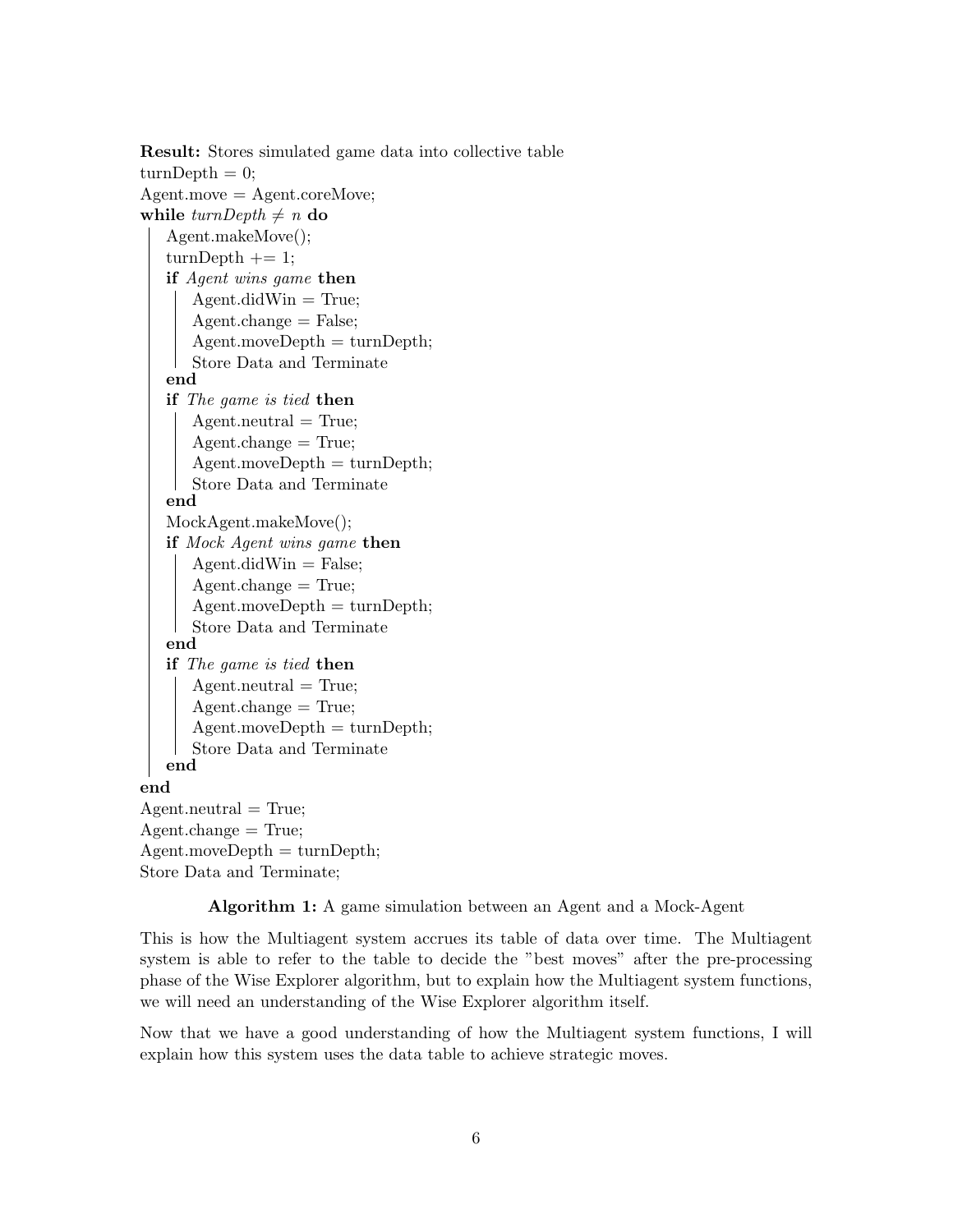#### 5.2 The Wise Explorer Algorithm

The goal of the Wise Explorer is to have a comprehensive idea of exactly what not to do when deciding how traverse the search tree, similar to how Indiana Jones knows not to step on the loose stone infront of the Golden Statue.

Now that we know how the Multiagent system works to collect data, I will explain how the Wise Explorer algorithm uses this data to influence the Multiagent system to collect the most useful information, rather than doing an exhaustive search on the entire game space.

At the beginning of the program, a user inputs a number  $q$  denoting how many simulations the Multiagent system will go through before using the accumulated data to pick the best move. Wise Explorer wants to ensure that before the end of these  $q$  simulations, we are confident about the best move.

For the first  $q/2$  simulations, at the termination of a simulation, we decide each agent's coreMove for the next simulation in the following way:

**Result:** Agents decide coreMove for next simulation while (simNum  $\leq \frac{q}{2}$ )  $\frac{q}{2})$ 

```
if Agent-change == True then
  Agent.coreMove = Agent.coreMove;
```

```
Commence next simulation;
```
else

```
Agent.coreMove = getRandomValidMove;
```
Commence next simulation;

end

Algorithm 2: The "Bad Branch" search of the Wise Explorer Algorithm

The goal of Algorithm 2 is to keep our Multiagent system focused only on moves that have sub-par outcomes in the search tree (since Agent.change indicates that the agent either won or tied). This part of the Wise Explorer algorithm ensures that during our next  $q/2$ simulations where we will be depending on our table to guide us to worthwhile branches, we will more confident that we have ruled out branches that have little to no chance of winning the overall game.

For the next  $q/2$  simulations, at the termination of a simulation, we decide each agent's coreMove for the next simulation in the following way:

**Result:** Agents decide coreMove for next simulation while (simNum  $> \frac{q}{2}$ )  $\frac{q}{2})$ 

```
if Agent-change == True then
```

```
Agent.coreMove = topMove (explained in next section);
```

```
Commence next simulation;
```
else

 $Agent.coreMove = getRandomValidMove();$ 

Commence next simulation;

end

Algorithm 3: The "Promising Branch" search of the Wise Explorer Algorithm

The concept behind this second phase of the Wise Explorer algorithm is to choose the best move based on our table's equilibrium so far if the agent's simulation ended without a win.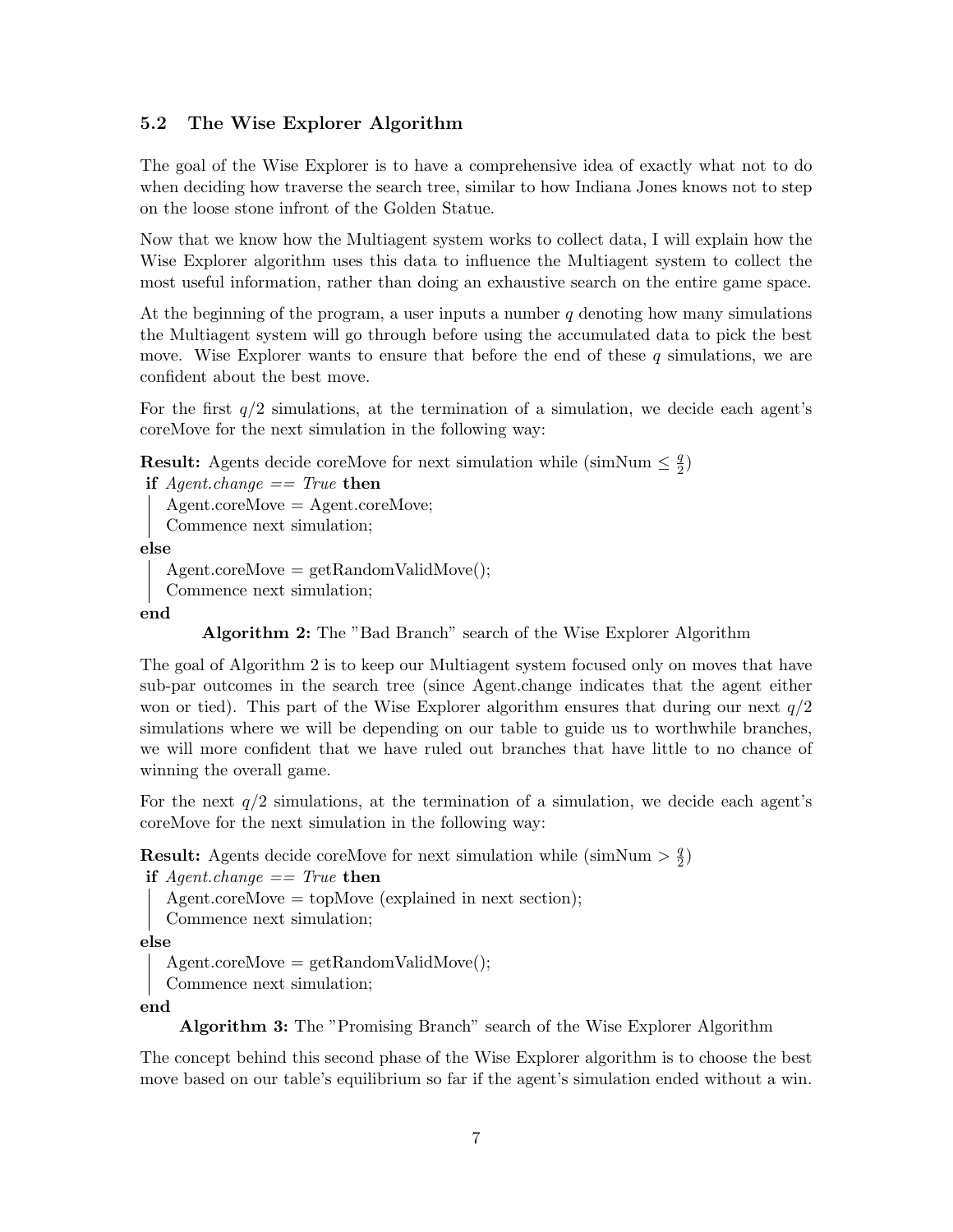Otherwise, if the agent did win, we would collect that data and explore another branch. This choice to explore other branches if the agent wins allows us to make sure that our top move from our table is actually reliable as a fallback, while never ruling out the possibility that there could be better branches to be searched.

This will result in a significant amount of data being collected about branches that our equilibrium thinks will not lose, making it so that our top move will change if we find that there are more reliable moves in our search.

The next section will explain how we find this equilibrium and select this top move. It will also explain why we have two different ways to determine this move depending on if we are playing an Indifferent game or a Normal game.

#### 5.3 Finding topMove through a Nash Equilibrium using Upper Confidence Bounds

This section explains how we use the accumulated table from our Multiagent System to converge to good moves.

Informally, a strategy profile is a Nash equilibrium if no player can do better by unilaterally changing his or her strategy [\[2\]](#page-18-4)

More formally, we can describe the strategy profile of MBM as the accumulated table, and we can describe the Nash Equilibrium through our modified Upper Confidence Bound (UCB) algorithm that selects the best strategy.

Based on an algorithm from David Silver of UCL [\[5\]](#page-18-5), our modified UCB algorithm is described as follows: Our optimal coreMove  $V^*$  is equivalent to  $Q(a^*) = \max_{a \in A} Q(a)$ , where A is the set of all valid moves in our given board state, and  $Q$  is our cost assessment function at the end of the simulations.

Our goal is to estimate an upper confidence  $U_t(a)$  for  $a \in A$  such that  $Q(a) \leq \hat{Q}_t(a) + \hat{U}_t(a)$ . We let t be the number of times that move a has been used as a core Move,  $\hat{U}$  be our estimated confidence, and  $\hat{Q}$  be our cost function before the end of our simulations. A small t for a given a results in a large  $\hat{U}$ , and thus we are less certain of  $Q(a)$ . Inversely, a large t for a given a results in a small U, and thus we are more certain of  $Q(a)$ .

In MBM, based on section 5.2, our most promising  $a \in A$  will naturally have a low U. This is because during the pre-processing phase, bad  $a \in A$  have a high t, and in the second phase, promising  $a \in A$  also have a high t. Since we depend on Wise Explorer's self-aligning properties, we can essentially rule out  $U$  since we will be relatively confident about the moves that matter to us. Thus, MBM can use  $\max Q(a)$  as its method to choose a∈A topMove, while being confident about Q.

Our cost function  $Q$  is implemented differently for Normal Games  $(Q_{\text{Norm}})$  as opposed to Indifferent Games ( $Q_{\text{Indiff}}$ ). Using the intuition from section 3, we implement  $Q_{\text{Norm}}$  as follows:

Let  $d$  represent a depth that a coreMove  $a$  reaches, and let  $d_{max}$  be the maximum depth that a coreMove a terminated at across all times it was simulated. Let  $a_d$  represent move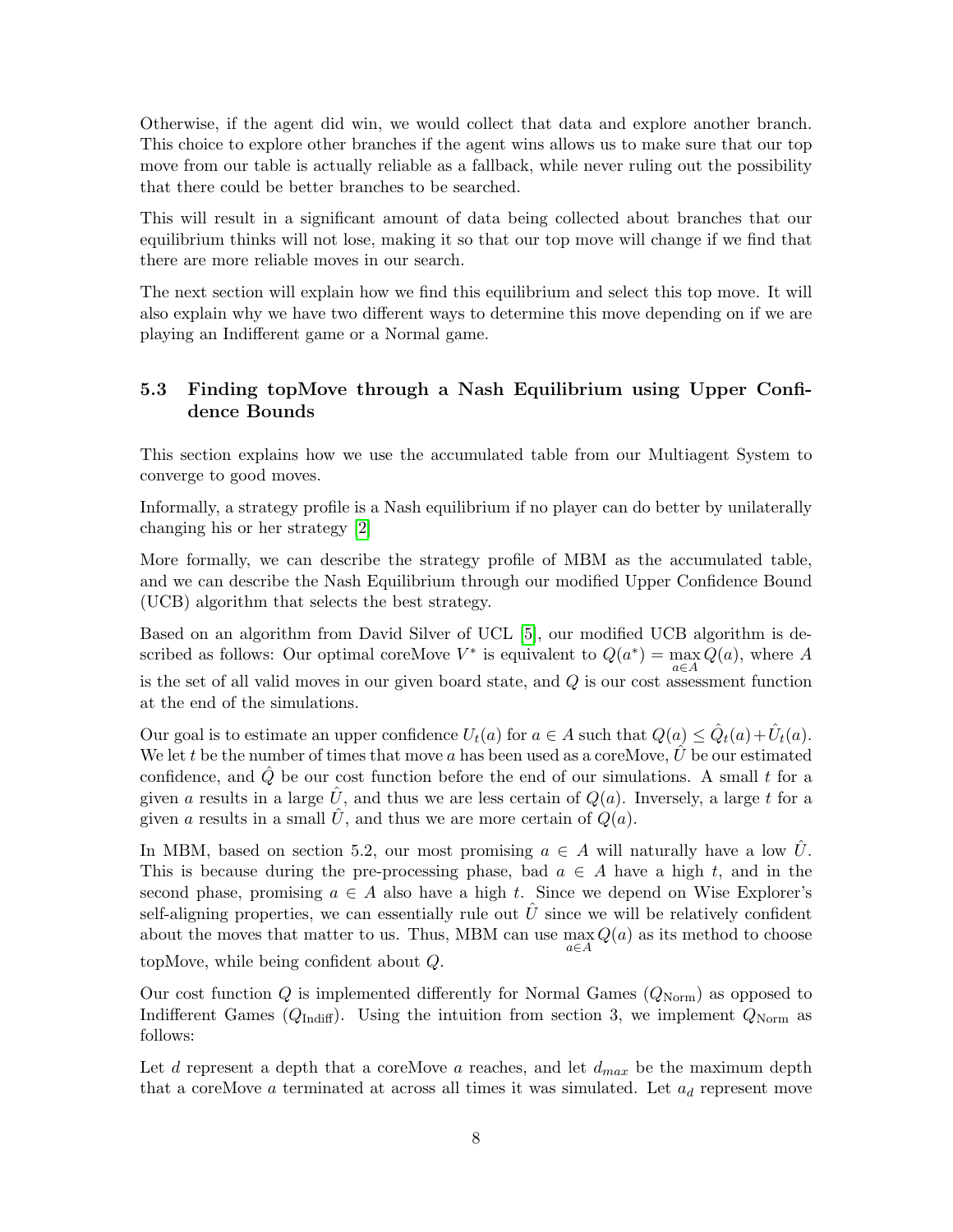a's information at depth d. For a given  $a \in A$ , we let  $w = \sum_{n=1}^{d_{max}}$  $d=1$ wins $(a_d)$   $\forall a_d$  that exist,

and we let  $l =$  $\sum_{i=1}^{d_{max}}$  $d=1$ losses( $a_d$ )  $\forall a_d$  that exist. We let  $S = w/(w+l)$ , and we return S as  $Q_{\text{Norm}}(a)$ . The value of  $Q_{\text{Norm}}(a)$  represents the overall win/loss ratio for move a across all depths that it terminated.

Using the intuition from section 3, we implement  $Q_{\text{Indiff}}$  as follows:

Let  $S_{max} = \text{wins}(a_{d_{max}})/\text{losses}(a_{d_{max}})$ , and let  $S_{min} = \text{wins}(a_{d_{min}})/\text{losses}(a_{d_{min}})$  for  $a \in A$ . Since we want to move from a state where the player is least likely to win to a state where they are most likely to win, our return value for  $Q_{\text{Indiff}}$  is  $P = S_{max}/S_{min}$ . P is the ratio of how much we win in the future versus how much we lose in the beginning. We aim to maximize the strategic value of our move, and so a higher P represents moving into a better state than a lower P.

An important note on picking topMove for indifferent games in Algorithm 3: If there is an  $S_{max}$  s.t.  $S_{max} = 1$ , we only consider  $a \in A$  where  $S_{max} = 1$  during our evaluation function  $\max_{a \in A} Q(a)$ . This is because we want to make sure we are picking the most reliable future states over future states that don't have a 100% certainty that the player will win on that state.

For a game where the depth is set too low and there are no wins for all  $a \in A$ , we simply randomly select a move, since there is no information on a based on the inputted depth. If move a never loses, it will be selected as topMove move by default. Otherwise, intuitively, topMove is prioritized by  $a \in A$  that win & tie but never lose, followed by  $a \in A$  that tie, followed by  $a \in A$  that tie & lose, finally followed by  $a \in A$  that only lose (if we are unfortunate enough to be in a state where all  $a \in A$  lose).

Thus, topMove in our second phase of Wise Explorer is determined by  $\max Q(a)$  using  $Q_{\text{Norm}}$  and  $Q_{\text{Indiff}}$ . Furthermore the move that the system chooses as the final "best move" for the inputted board state uses  $\max_{a \in A} Q(a)$  at the end of all of our simulations.

The table's best move can be identified by this cost function, thus showing that a Nash Equilibrium can be derived from our system.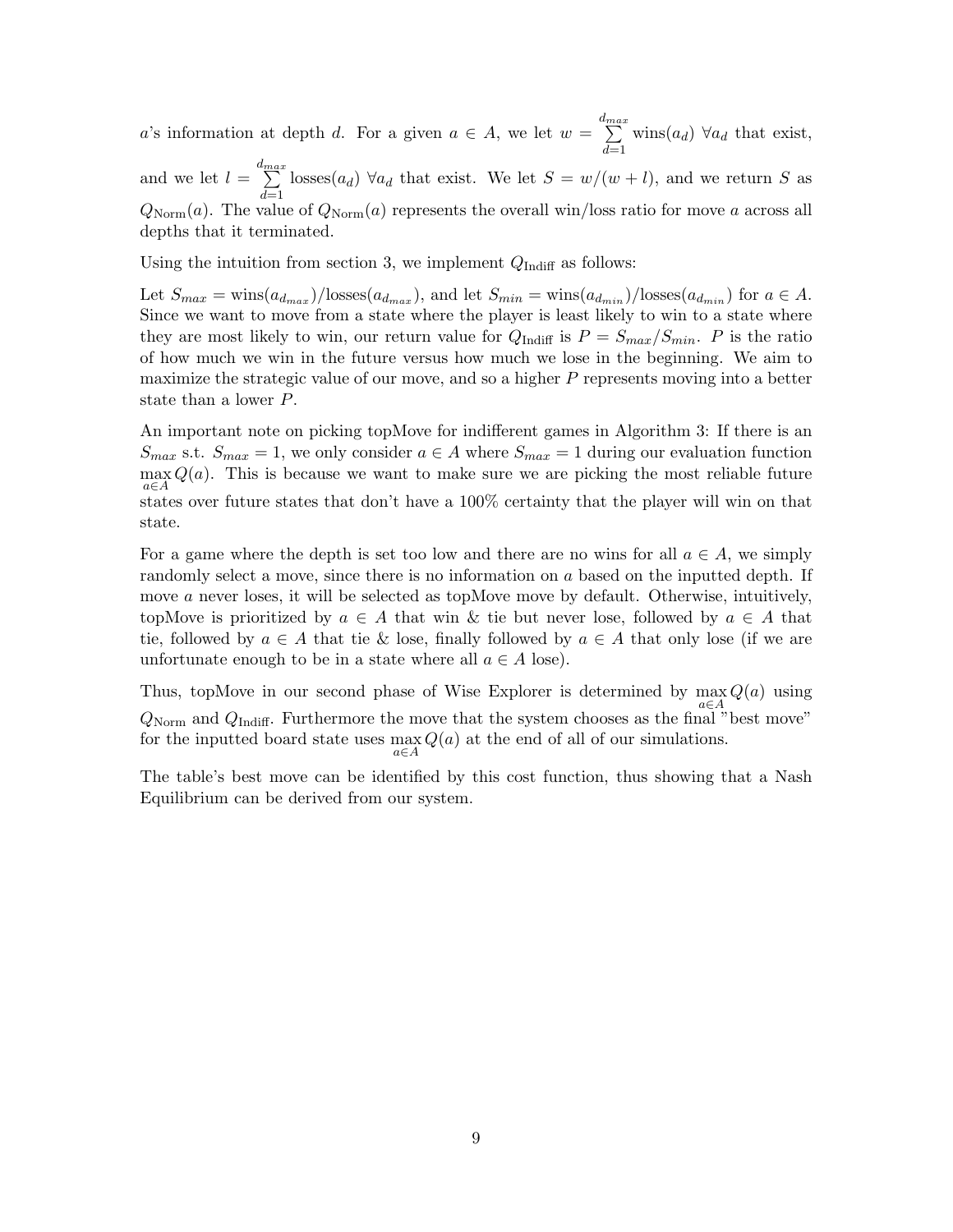## 6 MBM Results & Performance

In sections 6.1, 6.2, and 6.3, I will be running a series test runs on MBM in order to demonstrate its strategic performance in Tic-Tac-Toe, Nim, and Minichess. The tests will involve playing MBM against a human and against itself. The tests will also have MBM make moves in pre-configured board states to demonstrate its strategic choices.

All of the tests below will be using a population of 50 agents, with 25 simulations per agent used for the pruning stage of Wise Explorer, and 25 simulations per agent used for the "Promising Branch" search of Wise Explorer (See sections 5.1  $\&$  5.2 for explanations of these processes). The maximum depth that a simulation can reach is set to 200.

#### 6.1 Tic-Tac-Toe-Tests

After running MBM against itself for a total of 100 games, MBM tied 100% of its games.

After I played against MBM for 30 games, MBM and I tied 100% of our games.

I experimented with making sub-optimal moves against MBM, and if I made a sub-optimal move, MBM would most likely win, if not tie, depending on the board configuration.

Here is an example of the most common game that MBM plays against itself, up to isomorphic states (Player 1 and Player 2 alternating going down):

| $\ast$  | $\ast$         | $\ast$         | $\ast$         | $\ast$                                     | X                |
|---------|----------------|----------------|----------------|--------------------------------------------|------------------|
| $\ast$  | O              | $\ast$         | $\ast$         | О                                          | $\ast$           |
| $\ast$  | $\ast$         | $\ast$         | $\ast$         | $\ast$                                     | $\ast$           |
| $\ast$  | O              | $\overline{X}$ | $\ast$         | О                                          | X                |
| $\ast$  | О              | $\ast$         | $\ast$         | О                                          | $\ast$           |
| $\ast$  | $\ast$         | $\ast$         | $\ast$         | X<br>$\overline{\phantom{a}}$              | $\ast$           |
| $\ast$  | О              | X              | Х              | $\overline{O}$<br>$\overline{\phantom{a}}$ | X                |
| $\ast$  | $\overline{O}$ | $\ast$         | $\ast$         | О                                          | $\ast$           |
| $\ast$  | X              | О              | $\ast$         | X                                          | О                |
| X       | О              | X              | $\overline{X}$ | О                                          | X<br>I           |
| O       | О              | $\ast$         | O              |                                            | X<br>О           |
| $\ast$  | X              | О              | $\ast$         | $\overline{\phantom{a}}$                   | $\mathbf X$<br>О |
| $\rm X$ | $\overline{O}$ | X              |                |                                            |                  |
| O       | O              | X              |                |                                            |                  |
| O       | X              | O              |                |                                            |                  |

From the game above, it is clear that MBM makes strategic moves each turn. It is also able to prevent itself from losing a game if necessary.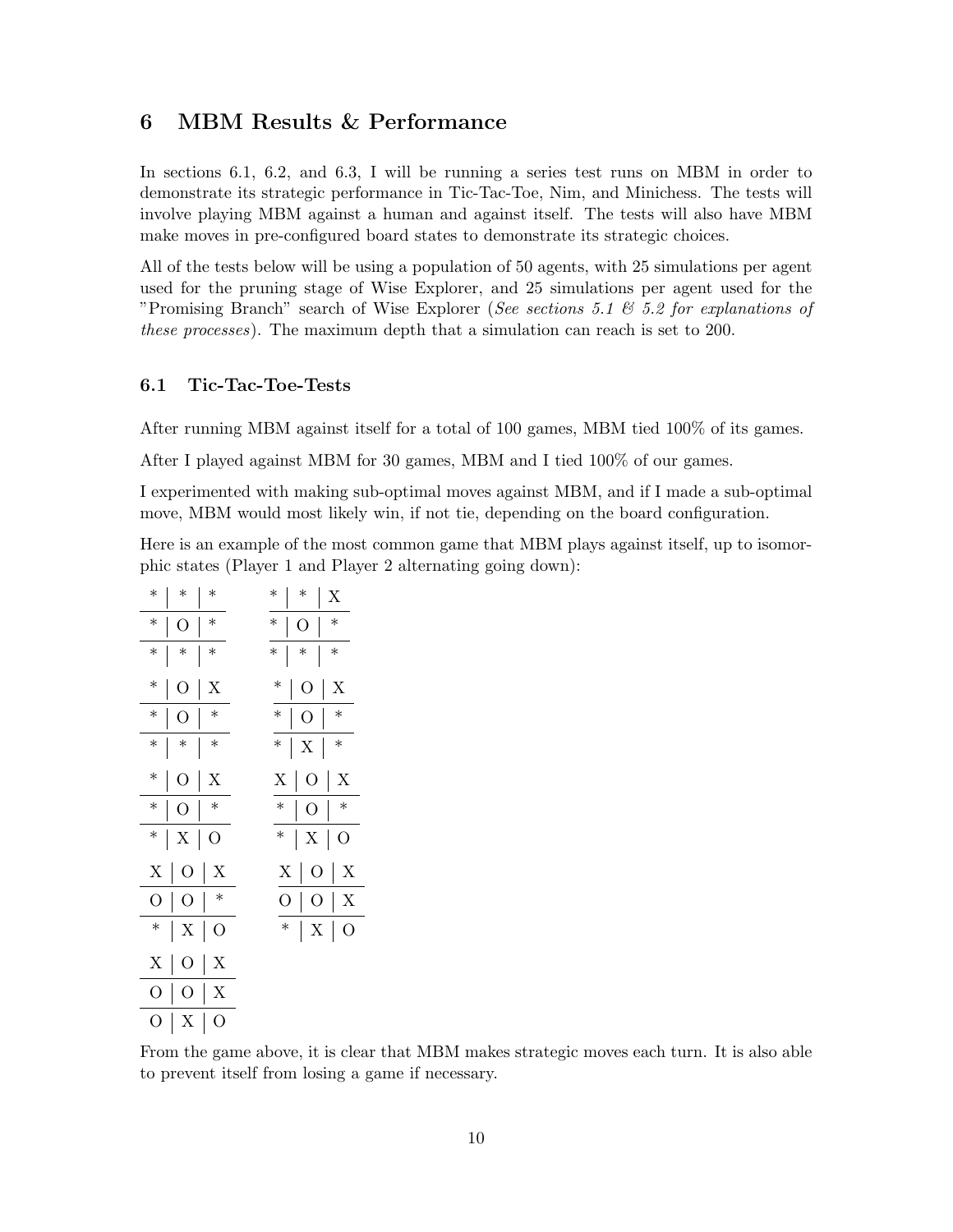| $\ast$ | $\ast$ | $\ast$         | $\ast$ | $\ast$ |        | X      |
|--------|--------|----------------|--------|--------|--------|--------|
| $\ast$ | О      | $\ast$         | $\ast$ | О      |        | $\ast$ |
| $\ast$ | $\ast$ | $\ast$         | $\ast$ | $\ast$ |        | $\ast$ |
| $\ast$ | $\ast$ | X              | $\ast$ |        | $\ast$ | X      |
| $\ast$ | О      | $\ast$         | $\ast$ |        | О      | $\ast$ |
| О      | $\ast$ | $\ast$         | О      |        | $\ast$ | Χ      |
| $\ast$ | $\ast$ | X              | $\ast$ |        | $\ast$ | X      |
| $\ast$ | О      | О              | Χ      |        | О      | О      |
| О      | $\ast$ | Χ              | О      |        | $\ast$ | Χ      |
| $\ast$ | О      | X              | $\ast$ |        | О      | X      |
| X      | О      | О              | X      |        | О      | О      |
| О      | $\ast$ | Χ              | О      | I      | X      | Χ      |
| O      | O      | $\overline{X}$ |        |        |        |        |
| Х      | О      | O              |        |        |        |        |
| О      | Χ      | Χ              |        |        |        |        |

Another, more complex game that MBM  $(X's)$  played against me  $(O's)$  can be seen below:

We can see that MBM was able to avoid losing the game by the  $7<sup>th</sup>$  board state by making an optimal move in the  $4^{th}$  board state. This demonstrates that MBM's ability to see more than 1 level of depth into the future and make strategic moves is viable, as MBM always tied against me in games like the one above.

Overall, MBM excels at tic-tac-toe, and is able to choose optimal moves 100% of the time given 50 agents and 50 simulations.

#### 6.2 Nim Tests

For Nim, I will be using a series of sample board states that demonstrate MBM's ability to make strategic moves in Indifferent games while playing against itself.

Below we have an example of a game of Nim with 3 piles that is easily winnable by the player that moves first. MBM played against itself 50 times and reproduced the same results every time, up to isomorphic states. Given the board:  $\begin{bmatrix} 2 & 3 & 2 \end{bmatrix}$ 

| 2   0   2         | $1 \mid 0 \mid 2$ |
|-------------------|-------------------|
| $1 \mid 0 \mid 1$ | $1 \mid 0 \mid 0$ |
| $0 \mid 0 \mid 0$ |                   |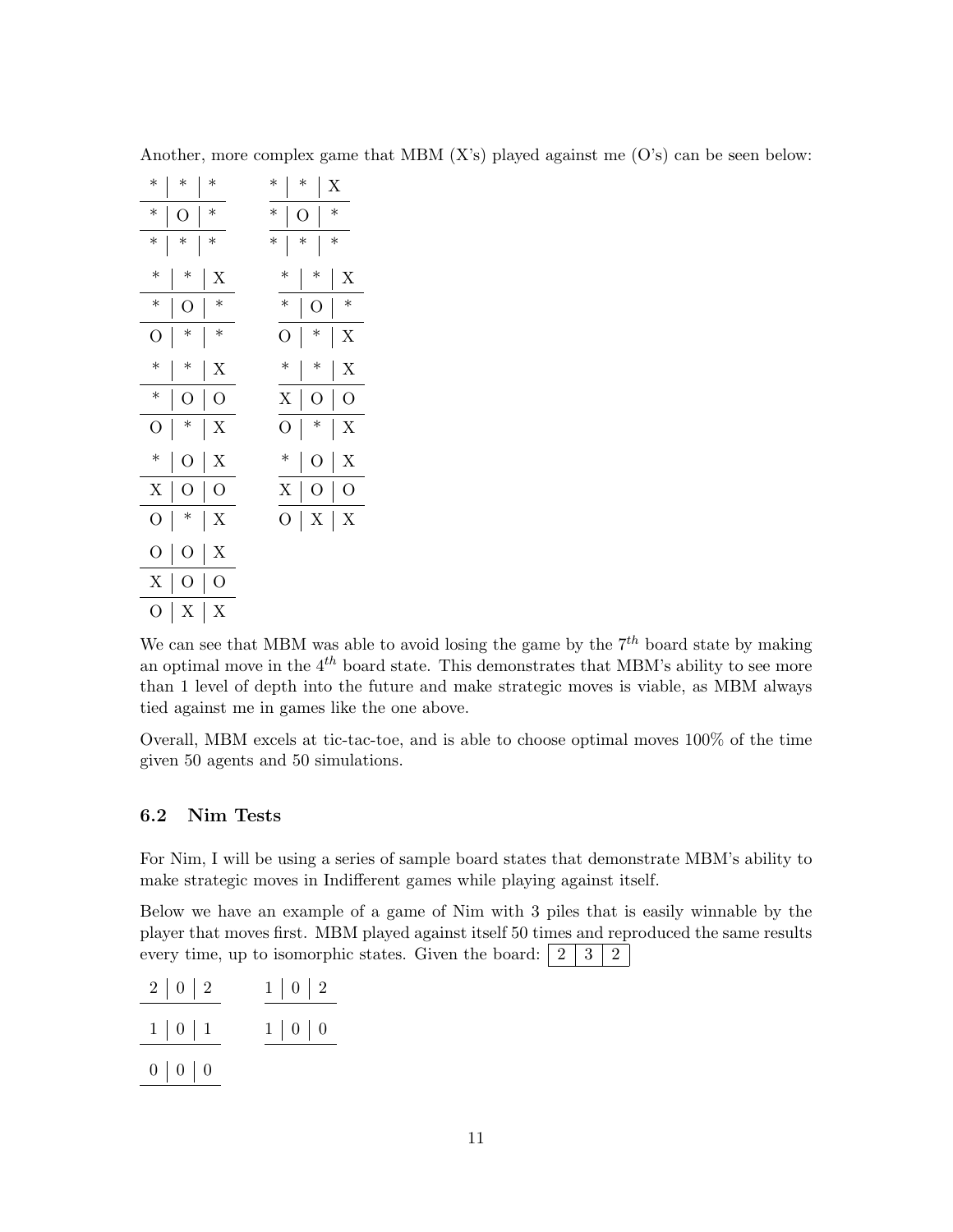This game of Nim demonstrates MBM's ability to determine the only optimal move given 7 potential moves and many potential search branches.

Below we have an example of a game of Nim with 4 piles that is also winnable by the player that moves first, but is heavily reliant on successive optimal moves to win. MBM played against itself 50 times and reproduced the same results every time, up to isomorphic states. Given the board:  $\mid 1 \mid 2 \mid 3 \mid 2 \mid$ 

| 1   2   1   2            | 1   1   1   2 |
|--------------------------|---------------|
| 1   1   1   1            | 0   1   1   1 |
| 0   0   1   1            | 0   0   0   1 |
| $0 \mid 0 \mid 0 \mid 0$ |               |

This game shows MBM's ability to pick the optimal move across several different piles, as well as its ability to win the game in the correct sequence when the winning branch is obvious.

Finally, we have an example of a game of Nim with 3 piles, but with 11 possible initial moves to make, and only one initial move that would let player one win if player two was playing optimally. MBM has the task of finding and identifying an exact optimal "arm", so for this particular board I increased the number of agents that MBM used to 500, and the number of simulations to 500 to increase MBM's odds of finding this arm. It played this game 20 times and successfully won as player one 16 out of those 20 times. Given the board:  $|1|5|5$ 

| $0 \mid 5 \mid 5$ | $0 \mid 1 \mid 5$ |
|-------------------|-------------------|
| $0 \mid 1 \mid 1$ | $0 \mid 0 \mid 1$ |
| $0 \mid 0 \mid 0$ |                   |

This demonstrates MBM's ability to identify "needle-in-the-haystack" arms in large search spaces, but also demonstrates MBM's limitations in Indifferent games. Because early moves in Indifferent games can determine whether the player wins or loses, MBM usually requires a significant amount of agents and simulations to perform well in indifferent games. This is because MBM has to either get lucky and find the winning branch, or even worse, search the entire space before it finds that branch. However, there are potential ways to deal with and optimize for this problem that I will discuss in section 8.

The game above also shows that Player 2 knows that it will lose after it takes its first turn, and so removes 4 marbles from pile 3 in hopes that Player 1 makes a mistake and takes 1, 2, 3, or 5 marbles from pile 2 next turn (allowing Player 2 to win). Since these games are simulated randomly, Player 2 realizes that this is the most direct way to leverage this strategy, as it has a 4 in 5 chance of winning if Player 1 makes a bad move on its second turn.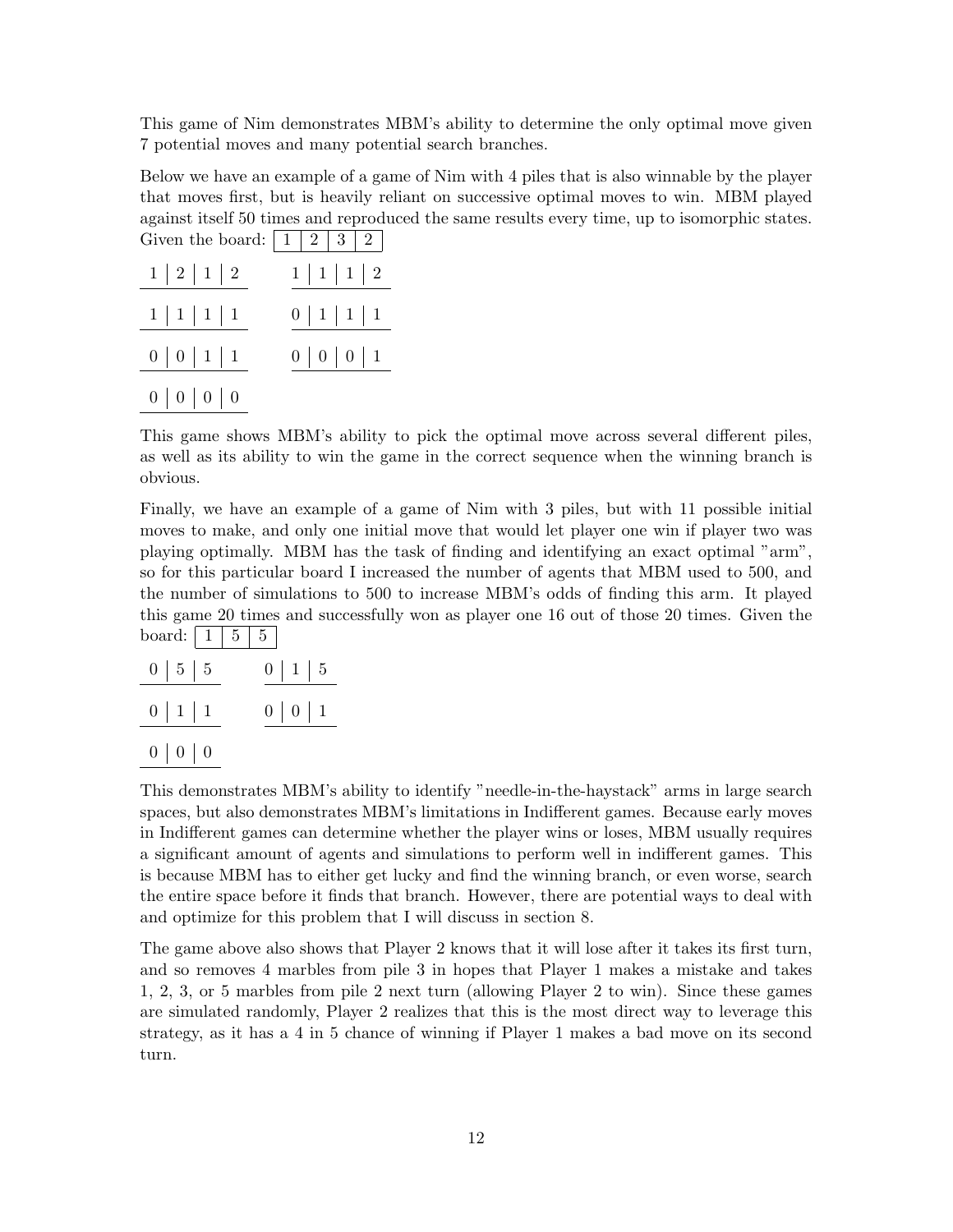#### 6.3 Minichess Tests

For Minichess, I will be using two sample board states that demonstrate MBM's ability to make strategic moves in a Normal game with a large search space. Even though MBM's performance is limited in indifferent games with large search spaces, MBM performs surprisingly well in Normal games with large search spaces because of the ability to tie in normal games. Ties/neutral moves make it so that MBM doesn't have to explore every branch of the search space to make a strategic move, and since there is usually more than one way to win a normal game, MBM is much more likely to get "lucky" and find a strategic branch.

The implementation of Minichess that I use is the popular 5x4 board, with the initial board state and pieces defined below ( $P =$  Pawn,  $C =$  Castle,  $Q =$  Queen,  $K =$  King, Piece<sub>1</sub> = Player 1's piece,  $Piece<sub>2</sub> = Player 2's piece$ :

| $C_2$  | $Q_2$    | $K_2$       | $C_2$   |
|--------|----------|-------------|---------|
| $P_2$  | $P_{2}$  | $P_2\,$     | $P_2\,$ |
| $\ast$ | $^\star$ | ж           |         |
| $P_1$  | $P_{1}$  | $P_{\rm 1}$ | $P_1$   |
| ( / ∟  | $Q_1$    | $K_{1}$     | $C_1$   |

In the board configuration below (one that MBM played itself into), we see an example of a tie in which MBM can find no better strategy, and so remains in a loop for 20 turns before I decide to terminate the program. This indicates that MBM can make strategic moves, and prevent itself from losing, all in a large and deep search space. Given the board:

| $\ast$      | $\ast$  | $\ast$ | $\ast$  |
|-------------|---------|--------|---------|
| $K_2$       | $\ast$  | $\ast$ | $P_{2}$ |
| $P_{\rm 1}$ | $P_2$   | $\ast$ | $P_1$   |
| $^\ast$     | $P_2\,$ | $\ast$ | $\ast$  |
| $\ast$      | $\ast$  | $\ast$ | $K_1$   |

The game plays out as follows (with Player 2 going first):

|                 |         | $\ast$  |       |
|-----------------|---------|---------|-------|
| $\ast$          |         | $\ast$  | $P_2$ |
| $\mathcal{K}_2$ | $P_2$   | $\ast$  | $P_1$ |
|                 | $P_{2}$ | $^\ast$ |       |
|                 | $\ast$  | $\ast$  | $K_1$ |

| $*$ $*$ $*$ $*$ $*$ $*$             | *   *   *   *                         |
|-------------------------------------|---------------------------------------|
| $*$   $*$   $*$   $P_2$             | $  *   *   *   P_2$                   |
| $*$   $P_2$   $*$   $P_1$           | $\vert * \vert P_2 \vert * \vert P_1$ |
| $K_2 \mid P_2 \mid * \mid K_1 \mid$ | $\mid K_2 \mid P_2 \mid * \mid *$     |
| $*$ $*$ $*$ $*$ $*$ $*$             | $  *   *   *   K$                     |

|                                | $*$ $*$ $*$ $*$ $*$ $*$          |  |  | *   *   *   *                               |
|--------------------------------|----------------------------------|--|--|---------------------------------------------|
|                                | $\ast$   $\ast$   $\ast$   $P_2$ |  |  | $\vert * \vert * \vert * \vert P_2$         |
| $K_2 \mid P_2 \mid * \mid P_1$ |                                  |  |  | $\mid K_2 \mid P_2 \mid * \mid P_1$         |
|                                | $*$   $P_2$   $*$   $*$          |  |  | $\vert * \vert P_2 \vert * \vert K_1 \vert$ |
|                                | $*$   $*$   $*$   $K_1$          |  |  | *   *   *   *                               |
|                                |                                  |  |  |                                             |

| $*$ $*$ $*$ $*$ $*$ $*$             | *   *   *   *                         |
|-------------------------------------|---------------------------------------|
| $*$   $*$   $*$   $P_2$             | $\vert * \vert * \vert * \vert P_2$   |
| $*$   $P_2$   $*$   $P_1$           | $\vert * \vert P_2 \vert * \vert P_1$ |
| $K_2 \mid P_2 \mid * \mid K_1 \mid$ | $\mid K_2 \mid P_2 \mid * \mid *$     |
| $*$ $*$ $*$ $*$ $*$ $*$             | $  *   *   *   K_1$                   |
|                                     |                                       |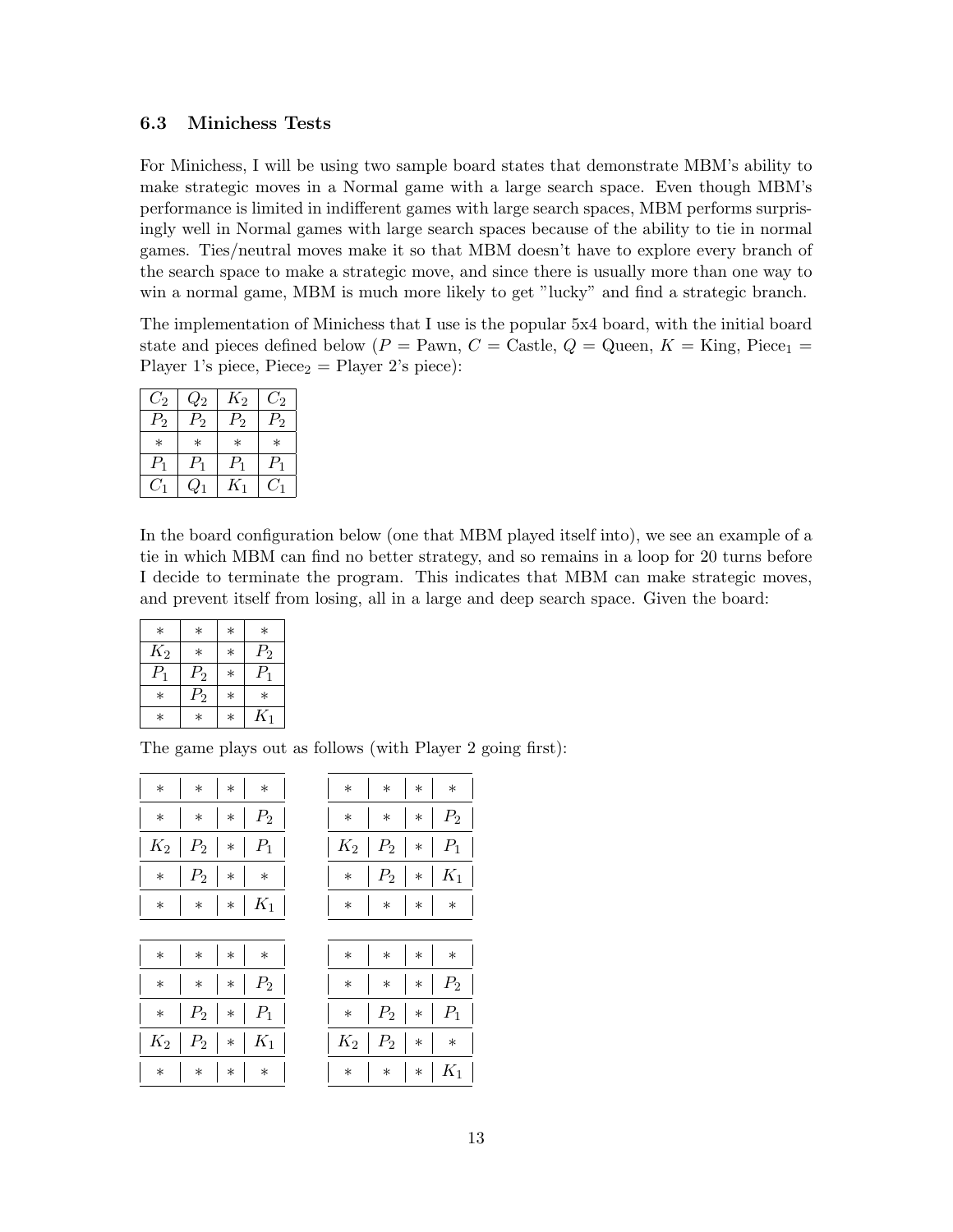| $\ast$                                     | $\ast$                                                           |
|--------------------------------------------|------------------------------------------------------------------|
| $\ast$                                     | $\ast$                                                           |
| $\ast$                                     | $\ast$                                                           |
| $\ast$                                     | $\ast$                                                           |
| $P_2$                                      | $P_2$                                                            |
| $\ast$                                     | $\ast$                                                           |
| $\ast$                                     | $\ast$                                                           |
| $\ast$                                     | $\ast$                                                           |
| $P_2$<br>$P_1$<br>$\ast$<br>$\ast$         | $P_2$<br>$P_1$<br>$\ast$<br>$\ast$<br>$\blacksquare$             |
| $P_2$                                      | $P_2$                                                            |
| $\ast$                                     | $K_1$                                                            |
| $\ast$                                     | $\ast$                                                           |
| $\ast$                                     | $\ast$                                                           |
| $\mid K_2 \mid$                            | $\mid K_2 \mid$                                                  |
| $K_1$                                      | $\ast$                                                           |
| $\ast$                                     | $\ast$                                                           |
| $\ast$                                     | $\ast$                                                           |
|                                            |                                                                  |
| $\ast$                                     | $\ast$                                                           |
| $\ast$                                     | $\ast$                                                           |
| $\ast$                                     | $\ast$                                                           |
| $\ast$                                     | $\ast$                                                           |
| $P_2$                                      | P <sub>2</sub>                                                   |
| $\ast$                                     | $\ast$                                                           |
| $\ast$                                     | $\ast$                                                           |
| $\ast$                                     | $\ast$                                                           |
| $P_2$                                      | $P_2$                                                            |
| $P_1$                                      | $P_1$                                                            |
| $\ast$                                     | $\ast$                                                           |
| $\ast$                                     | $\ast$                                                           |
| $K_2$<br>P <sub>2</sub><br>$K_1$<br>$\ast$ | $K_2$<br>$P_{2}$<br>$\ast$<br>$\ast$<br>$\overline{\phantom{a}}$ |
| $\ast$                                     | $K_1$                                                            |
| $\ast$                                     | $\ast$                                                           |
| $\ast$                                     | $\ast$                                                           |
| $\ast$                                     | $\ast$                                                           |

As we can see in this board state, MBM realizes that there are no possible ways for Player 1 or 2 to win. If  $K_2$  tries to approach  $K_1$  from the bottom,  $K_2$  will lose, and if  $K_1$  tries to move from its two squares, it will be taken by a  $P_2$ . Even if  $K_2$  were to make its way around from the top, either  $K_1$  would take  $K_2$  or  $P_1$  would take  $K_2$ . This shows how deep MBM's predictions are with only 50 agents and 50 simulations, as well as how it can make strategic moves effectively in large search spaces for Normal games.

In the final board configuration below (one that MBM played itself into), we see an example of MBM demonstrating a high level of gameplay with moves that are very clearly strategic in nature, and with clear foresight taken into consideration. Given the board:

| $K_2$   | $\ast$ | $^\ast$ | $C_2$   |
|---------|--------|---------|---------|
| $P_2$   | $\ast$ | $\ast$  | $P_{2}$ |
| $P_1$   | $\ast$ | $P_2$   | $P_1$   |
| $^\ast$ | $\ast$ | $P_1$   | $C_1$   |
| ж       | $\ast$ | $^\ast$ | $K_1$   |

The game plays out as follows (with Player 2 going first):

| $K_2$          | $C_2$  | ∗       |                    |
|----------------|--------|---------|--------------------|
| P <sub>2</sub> |        | $\ast$  | $P_2$              |
| $P_1$          | $\ast$ | $P_{2}$ | $P_1$              |
|                | $\ast$ | $P_1$   | $\scriptstyle C_1$ |
|                |        | $\ast$  | $K_{1}$            |

| $K_2 \mid C_2 \mid * \mid * \mid$ | $\mid K_{2}\mid C_{2}\mid \ *\mid \ * \mid$                      |
|-----------------------------------|------------------------------------------------------------------|
| $P_2$   *   *   $P_2$             | $\mid$ $P_2$ $\mid$ $\;\ast$ $\mid$ $\;\ast$ $\mid$ $P_2$ $\mid$ |
| $P_1$   *   $P_2$   $P_1$         | $\mid P_1 \mid * \mid P_2 \mid P_1 \mid$                         |
| $\ast$   $\ast$   $P_1$   $C_1$   | $\ast \mid \ast \mid P_1 \mid C_1 \mid$                          |
| $*$   $*$   $*$   $K_1$           | $\ast \left  * \right  K_1 \left  * \right $                     |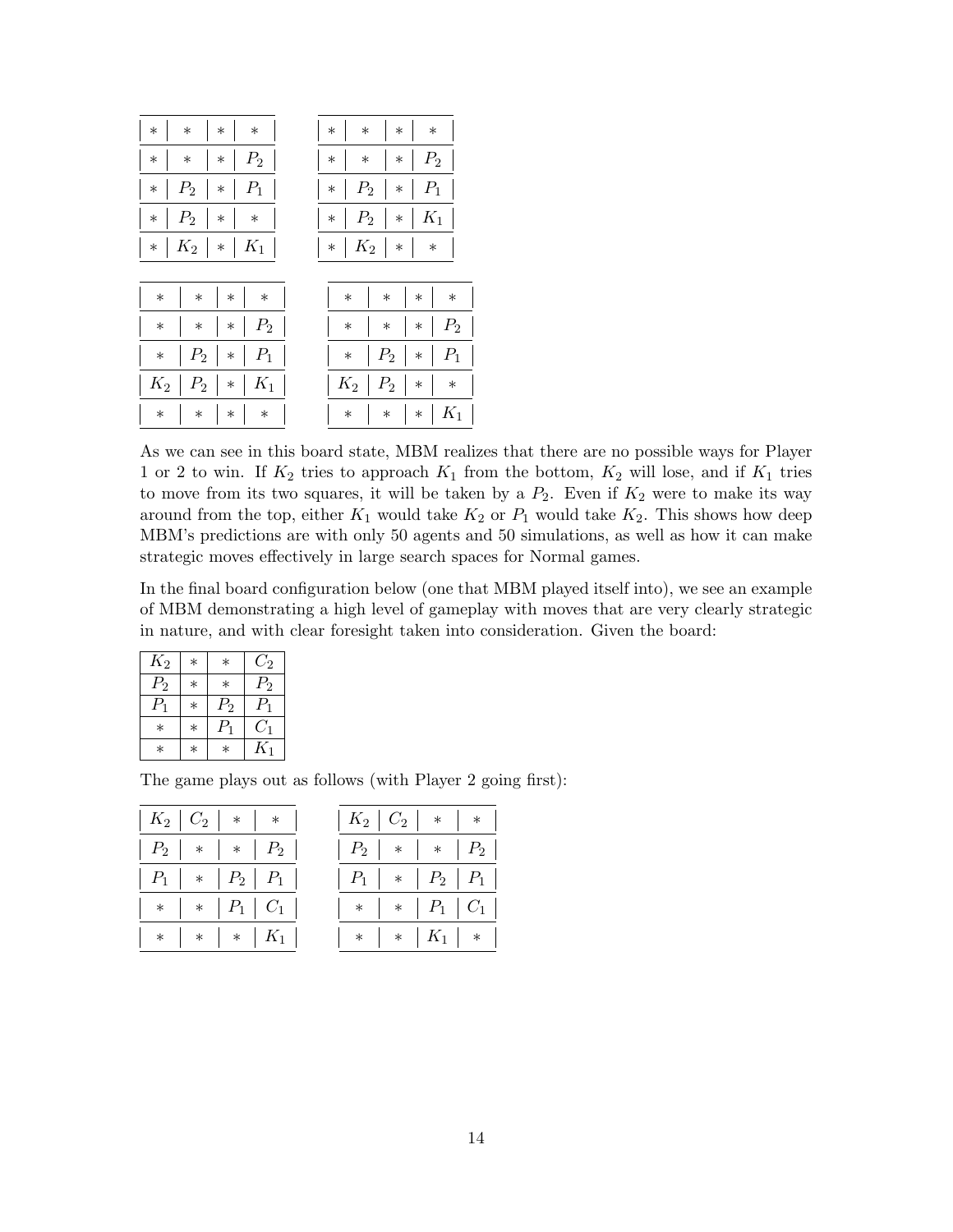| $K_2$          | $\ast$  | $\ast$          | $\ast$          | $K_2$  | $\ast$          | $\ast$          | $\ast$          |
|----------------|---------|-----------------|-----------------|--------|-----------------|-----------------|-----------------|
| P <sub>2</sub> | $\ast$  | $\ast$          | $P_2$           | $P_2$  | $\ast$          | $\ast$          | $P_2$           |
| $P_1$          | $C_{2}$ | $P_2$           | $P_1$           | $P_1$  | $P_1$           | $P_2$           | $P_1$           |
| $\ast$         | $\ast$  | $P_1$           | $C_1$           | $\ast$ | $\ast$          | $\ast$          | $C_1$           |
| $\ast$         | $\ast$  | $K_1$           | $\ast$          | $\ast$ | $\ast$          | $\mathcal{K}_1$ | $\ast$          |
|                |         |                 |                 |        |                 |                 |                 |
| $K_2$          | $\ast$  | $\ast$          | $\ast$          | $K_2$  | $\ast$          | $\ast$          | $\ast$          |
| $\ast$         | $\ast$  | $\ast$          | P <sub>2</sub>  | $\ast$ | $\ast$          | $\ast$          | $\mathcal{P}_2$ |
| $P_1$          | $P_2$   | $P_2$           | $\mathcal{P}_1$ | $P_1$  | $\mathcal{P}_2$ | $P_2$           | $P_1$           |
| $\ast$         | $\ast$  | $\ast$          | $C_{1}$         | $\ast$ | $C_1$           | $\ast$          | $\ast$          |
| $\ast$         | $\ast$  | $\mathcal{K}_1$ | $\ast$          | $\ast$ | $\ast$          | $\mathcal{K}_1$ | $\ast$          |
|                |         |                 |                 |        |                 |                 |                 |
| $K_2$          | $\ast$  | $\ast$          | $\ast$          |        |                 |                 |                 |
| $\ast$         | $\ast$  | $\ast$          | $P_2$           |        |                 |                 |                 |
| $P_{\rm 1}$    | $P_{2}$ | $\ast$          | $P_{\rm 1}$     |        |                 |                 |                 |

| $\ast$ | $\ast$  | $\ast$             |
|--------|---------|--------------------|
| $\ast$ | $\ast$  | $P_{2}$            |
| $P_1$  | $P_2$   | $P_1$              |
| $\ast$ | $\ast$  | $\scriptstyle C_1$ |
| $\ast$ | $K_1$   | $\ast$             |
|        |         |                    |
| $\ast$ | $\ast$  | $*$                |
| $\ast$ | $\ast$  | $P_2$              |
| $P_2$  | $P_2\,$ | $P_1$              |
| $C_1$  | $\ast$  | $\ast$             |
|        |         |                    |

| $\mathcal{K}_2$ | $\ast$          | $^\ast$ | $^\ast$ |
|-----------------|-----------------|---------|---------|
| $\ast$          | $^\ast$         | $\ast$  | $P_2$   |
| $P_1$           | $\mathcal{P}_2$ | $\ast$  | $P_1$   |
| $\ast$          | $P_2$           | $^\ast$ | ∗       |
| $^{\ast}$       | $\ast$          | $K_1$   |         |

This board state is packed with a lot of surprisingly good moves, which I will explain turn-by-turn:

- Player 2 moved  $C_2$  left on Board State 1  $(B_1)$  as an aggressive move to try and win the game fast by taking  $K_1$  on the next turn.
- Player 1 counteracted this on  $B_2$  by positioning  $K_1$  so that it could take  $C_2$  on such an attack.
- On  $B_3$ , Player 2 moved  $C_2$  to try and take the  $P_1$  to its left on the next turn so that it could easily take  $K_1$  in the future. Player 2 also made this move because  $C_2$  is not useful anywhere else on  $B_3$ .
- Player 1 counteracted this on  $B_4$  by taking  $C_2$  with  $P_1$ .
- On  $B_5$ , Player 2 moves  $P_2$  to take  $C_2$  in order to allow  $P_2$  the potential to take  $K_1$  on a later turn.
- On  $B_6$ , Player 1 prevents Player 2's pawns from easily taking  $K_1$  by moving  $C_1$  in front of the recently placed  $P_2$  in order to force the diagonal  $P_2$  to take  $C_1$ . This prevents a future pawn win from Player 2.
- Finally, on  $B_7$ , we see that Player 2 does respond to Player 1's move by taking  $C_1$ with  $P_2$  as expected.

This series of moves shows just how well MBM can perform given such a small amount of agents and simulations. Considering the possible number of moves an agent can make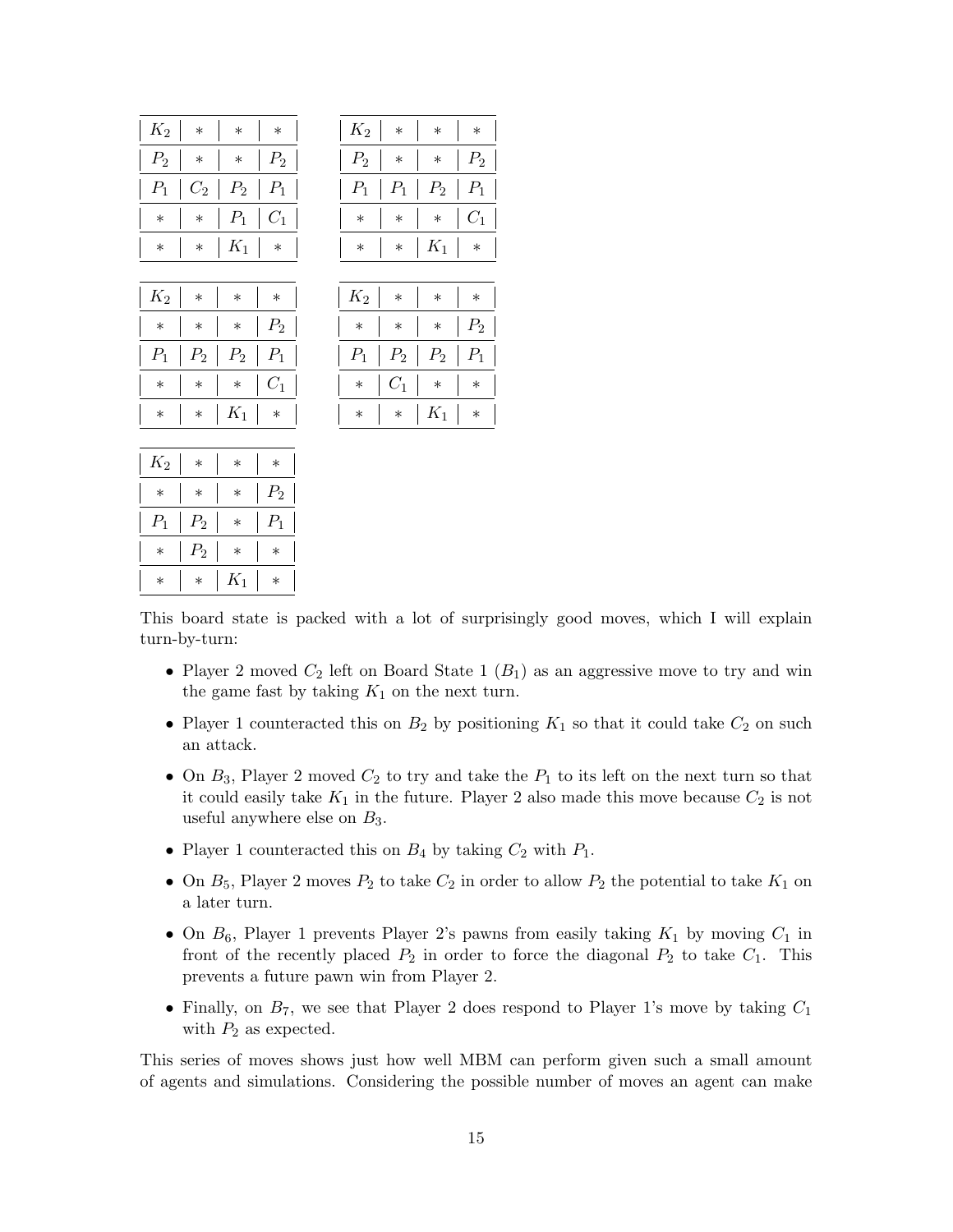on a given turn in Minichess and how deep an agent can play up to, the moves above are unlikely to be random in nature. This particular game also shows the power of the Wise Explorer algorithm in large search spaces for Normal games. With an effective runtime of  $\mathcal{O}(A_{\text{gents}} \times \text{Simulations} \times \text{Depth})$ , Wise Explorer is able to eliminate and find promising branches, all while never having to do a complete search on the game space.

### 7 Conclusion

MBM is capable of playing games without full knowledge of the search space, or any domainspecific knowledge. It is able to identify branches of interest through its unique two-stage Wise Explorer algorithm, and it is able to play intelligently not only against itself, but against humans. Its performance in large search spaces only improves with more agents and simulations, and even still, its performance with small numbers of agents and simulations in Normal games shows just how powerful the Nash Equilibrium of MBM is.

MBM is important to the field of General Game Playing because it is able to derive strategy without automatic heuristic generation, or any biased cost functions. The only variables that are used in creating the Nash Equilibrium are win/neutral/loss statistics, and the fact that MBM plays strategically regardless of this fact will be important in figuring out ways to reduce the amount of computations and complications in General Game Solvers and General AIs.

MBM is also exciting because it is able to merge UCB Algorithms, Multiagent Systems, and Nash Equilibria to create a functional system that has the potential to become better and more efficient with future improvements. It is also a system designed to tackle the Bandit-Arms problem, which has scope far beyond General Game Playing.

## 8 Future Directions

MBM isn't a perfect system. It has downfalls in efficiency compared to other GGP systems, but makes up for these downfalls in its simplicity compared to other systems. With some additions and modifications to MBM in the future, MBM could work around some these inefficiencies, and work with some of its downfalls.

As mentioned in Seciton 6.2, MBM has a difficult time finding specific branches in large search spaces for Indifferent games since it relies on random simulations. One way to increase the possibilities of MBM finding these important branches is through multiprocessing. By allocating groups of agents to different CPU cores, or even different systems, we would be able to parallelize multiple groups of agents and combine their data tables either at the end of each simulation, or while finding a final Nash Equilibrium.

If we combined the tables at the end of each simulation during multiprocessing, the computation time of MBM would be reduced by a factor of the number of cores. In essence, it would reduce 8-minute computations to 1-minute computations, and using supercomputing, the time reduction would be huge.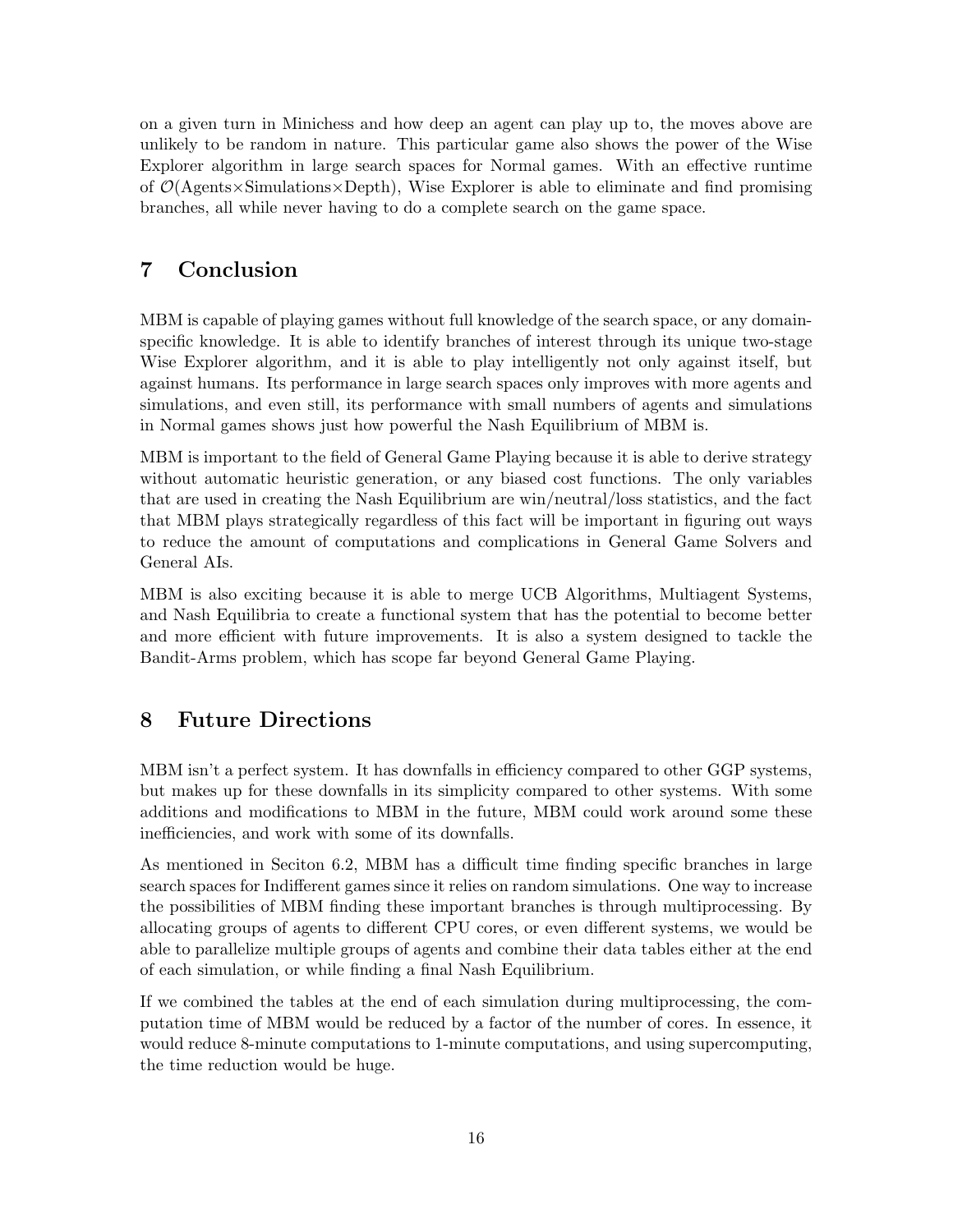If we combined the tables when finding a Nash Equilibrium at the end of the simulations, we would be able to compare multiple equilibria. This would hopefully result in at least one of those equilibria having the specific, optimal branch. This method would also have the benefit of reducing the possibility of the population getting "stuck" on a branch for too many simulations, as topMove would likely be different for each individual agent population. Overall, this method would likely be the best approach, as it has the benefit of multiple cores and less computation time, along with the ability for different agent populations with unique tables to increase the certainty that topMove is optimal.

An addition to MBM that could result in better moves at the cost of efficiency could be to calculate a best possible next move for coreMove. Essentially, if an agent had a coreMove a, another simulation would be run to determine its best nextMove b. This would increase the time complexity of MBM drastically since an entire simulation along with Nash Equilibrium analysis would have to be done to find  $b$ , but it could potentially converge on optimal branches even more effectively. These simulations for b could be done on separate cores to reduce the computation time, and how b is used in determining topMove would need to be taken into consideration.

Running a small simulation that reaches 2 or 3 levels deep for coreMove might also be a viable way to check for any obvious downfalls and corrections in the future, while not having to simulate an entire game. This concept of being "extra-certain" about an agent's coreMove could even be applied to all of the moves made in a simulation, but the effectiveness of this method would need to be tested first.

There are many other way to potentially improve on MBM, including implementing Automatic Heuristic Generation functions, or trying to gather data on all moves at all depths during simulations to assess the Nash Equilibrium in a more comprehensive way.

## 9 Acknowledgements

I have had so much fun with this project, and I cannot end this paper without thanking the people that have helped me along the way!

I want to thank Bob Geitz, my thesis advisor, for being a source of certainty that what I was doing was worthwhile, and helping me brainstorm and think through the many ideas in my head.

I want to thank Adam Eck, my A.I. and Machine Learning Professor, for showing me where this project was going through a technical lens, and how it related to the field of A.I.

Finally, I want to thank my friends and family for being a constant source of motivation and affirmation.

A final thanks to Oberlin College and the people in it for teaching me how to love Computer Science, and to love learning. Starting this paper was daunting, but I have learnt so much from this experience, and can't wait to explore the field of General A.I. more in the future.

Shoutout to the CS150 critter lab for being the spark to my love of Multiagent systems.